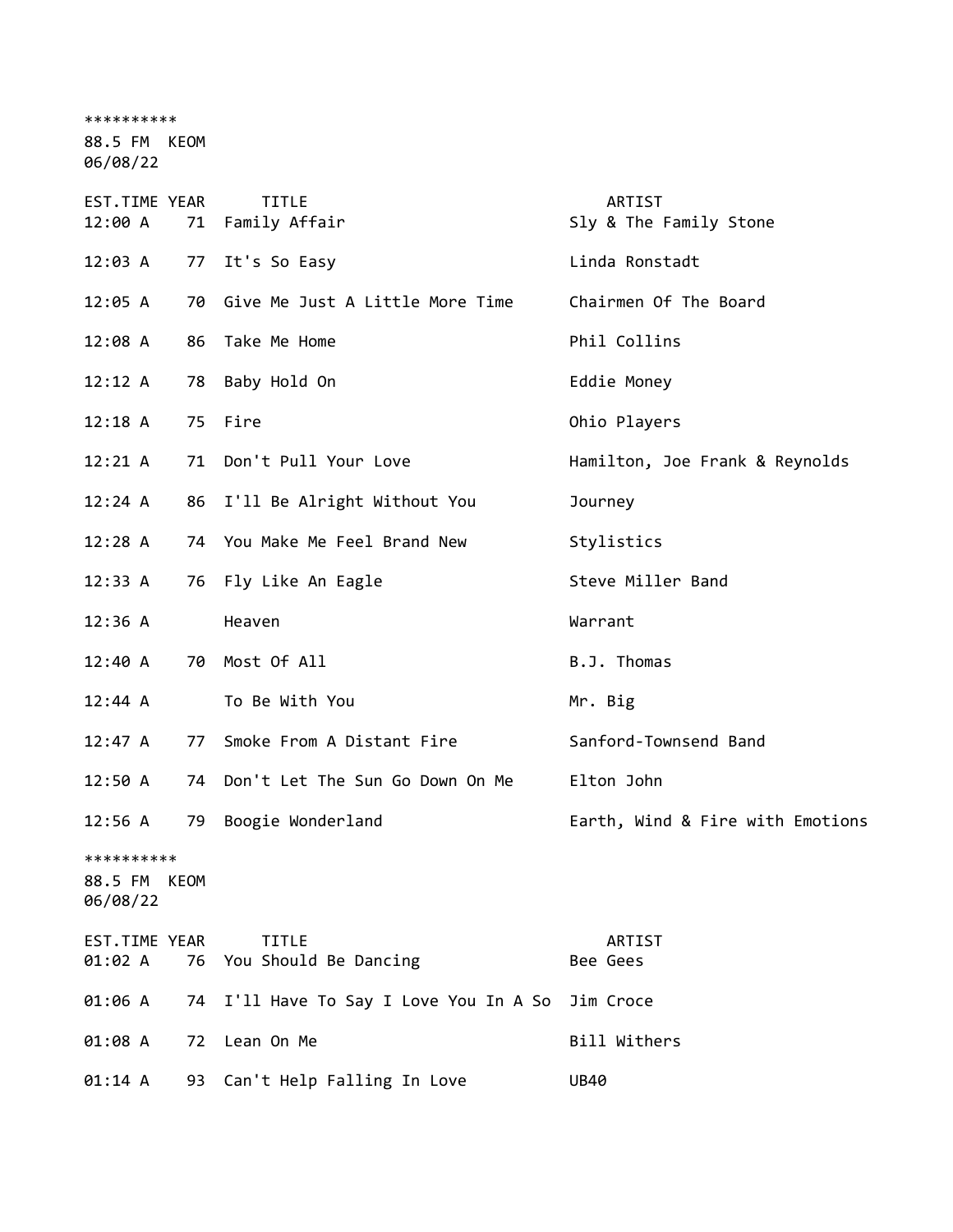| 01:18 A                                |    | 72 Hold Your Head Up                | Argent                   |
|----------------------------------------|----|-------------------------------------|--------------------------|
| 01:21 A                                | 85 | Centerfield                         | John Fogerty             |
| 01:25 A                                | 79 | Lonesome Loser                      | Little River Band        |
| 01:28A                                 | 78 | Fire                                | Pointer Sisters          |
| 01:32 A                                | 93 | Runaway Train                       | Soul Asylum              |
| 01:36 A                                | 88 | Giving You The Best That I Got      | Anita Baker              |
| 01:40 A                                | 76 | Let 'Em In                          | Paul McCartney [+] Wings |
| 01:46 A                                | 99 | <b>Breathe</b>                      | Faith Hill               |
| 01:50 A                                | 72 | It Never Rains In Southern Californ | Albert Hammond           |
| 01:53 A                                | 74 | Annie's Song                        | John Denver              |
| 01:56 A                                |    | Song On The Radio                   | Al Stewart               |
| **********<br>88.5 FM KEOM<br>06/08/22 |    |                                     |                          |
|                                        |    |                                     |                          |
| EST.TIME YEAR<br>02:01 A               | 80 | <b>TITLE</b><br>Funkytown           | ARTIST<br>Lipps, Inc.    |
| 02:05 A                                | 71 | Me And You And A Dog Named Boo      | Lobo                     |
| 02:08 A                                | 76 | Don't Leave Me This Way             | Thelma Houston           |
| 02:11 A                                | 89 | Soul Provider                       | Michael Bolton           |
| 02:17 A                                | 80 | All Out Of Love                     | Air Supply               |
| 02:21 A                                | 97 | Sunny Came Home                     | Shawn Colvin             |
| 02:25 A                                | 71 | Maggie May                          | Rod Stewart              |
| 02:30 A                                |    | 75 One Of These Nights              | Eagles                   |
| 02:34 A                                |    | Sultans Of Swing                    | Dire Straits             |
| 02:38 A                                | 85 | Take On Me                          | a-ha                     |
| 02:42 A                                | 80 | I'm Coming Out                      | Diana Ross               |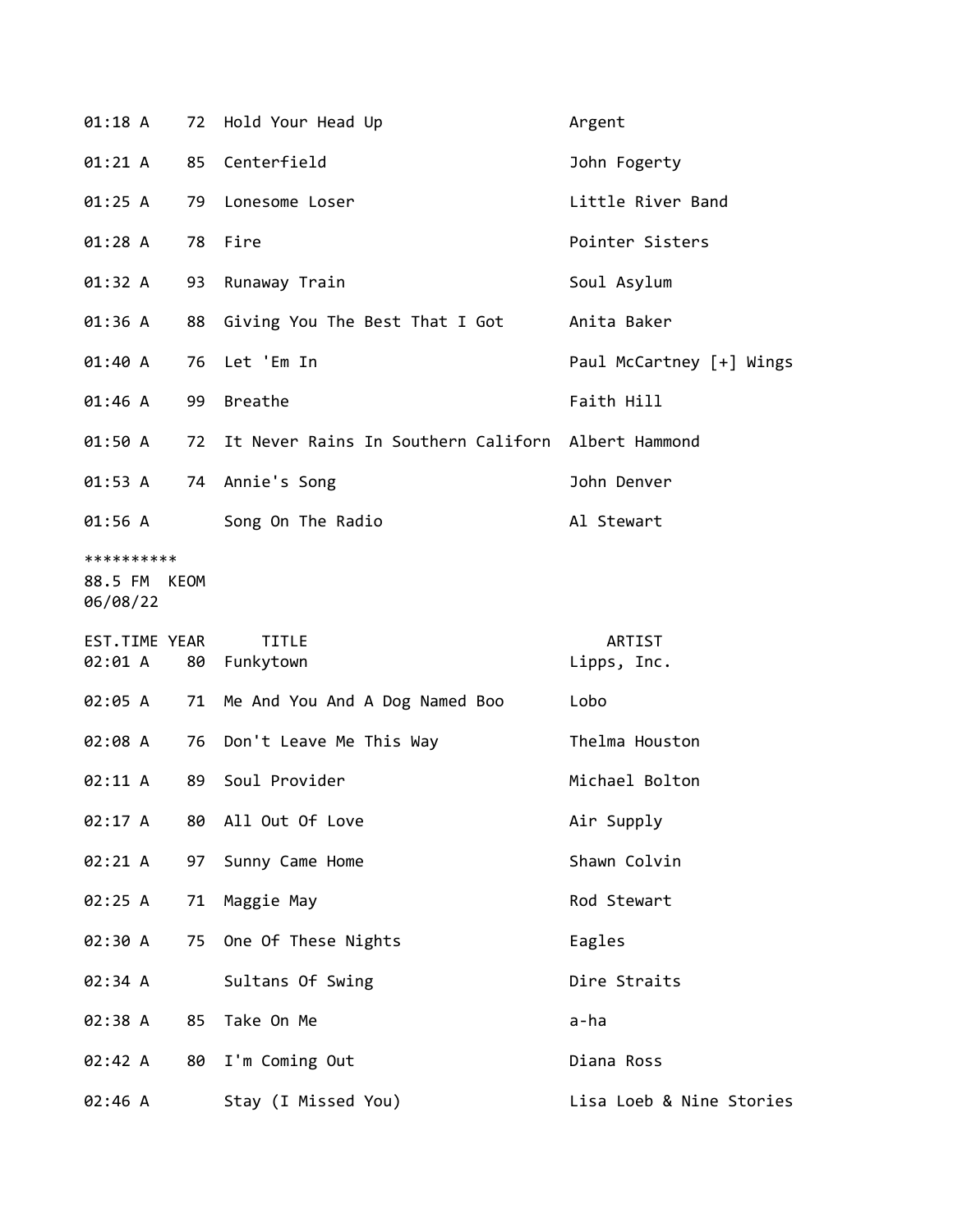02:49 A 74 (I've Been) Searchin' So Long Chicago 02:54 A 74 I Honestly Love You Olivia Newton-John 02:58 A 77 Dreams Fleetwood Mac \*\*\*\*\*\*\*\*\*\* 88.5 FM KEOM 06/08/22 EST.TIME YEAR TITLE ARTIST 03:02 A 71 That's The Way I've Always Heard It Carly Simon 03:07 A 70 Fire And Rain and the State of Taylor 03:10 A 82 '65 Love Affair And Paul Davis 03:15 A 71 Just My Imagination (Running Away W Temptations 03:18 A 73 My Maria B.W. Stevenson 03:21 A 81 Just Between You And Me April Wine 03:25 A 90 Do You Remember **Phil Collins** 03:29 A 77 Blue Bayou Charles Contract Linda Ronstadt 03:33 A 79 Chuck E.'s In Love Rickie Lee Jones 03:37 A 81 Kiss On My List Mall & Oates 03:40 A 77 Swingtown Steve Miller Band 03:44 A Breathe Again **Brams** Toni Braxton 03:48 A Devil Woman Cliff Richard 03:52 A 73 The Most Beautiful Girl Charlie Rich 03:54 A 74 Jazzman Carole King 03:59 A Spanish Harlem **Aretha Franklin** \*\*\*\*\*\*\*\*\*\* 88.5 FM KEOM 06/08/22 EST.TIME YEAR TITLE ARTIST 04:03 A Look What You've Done For Me Al Green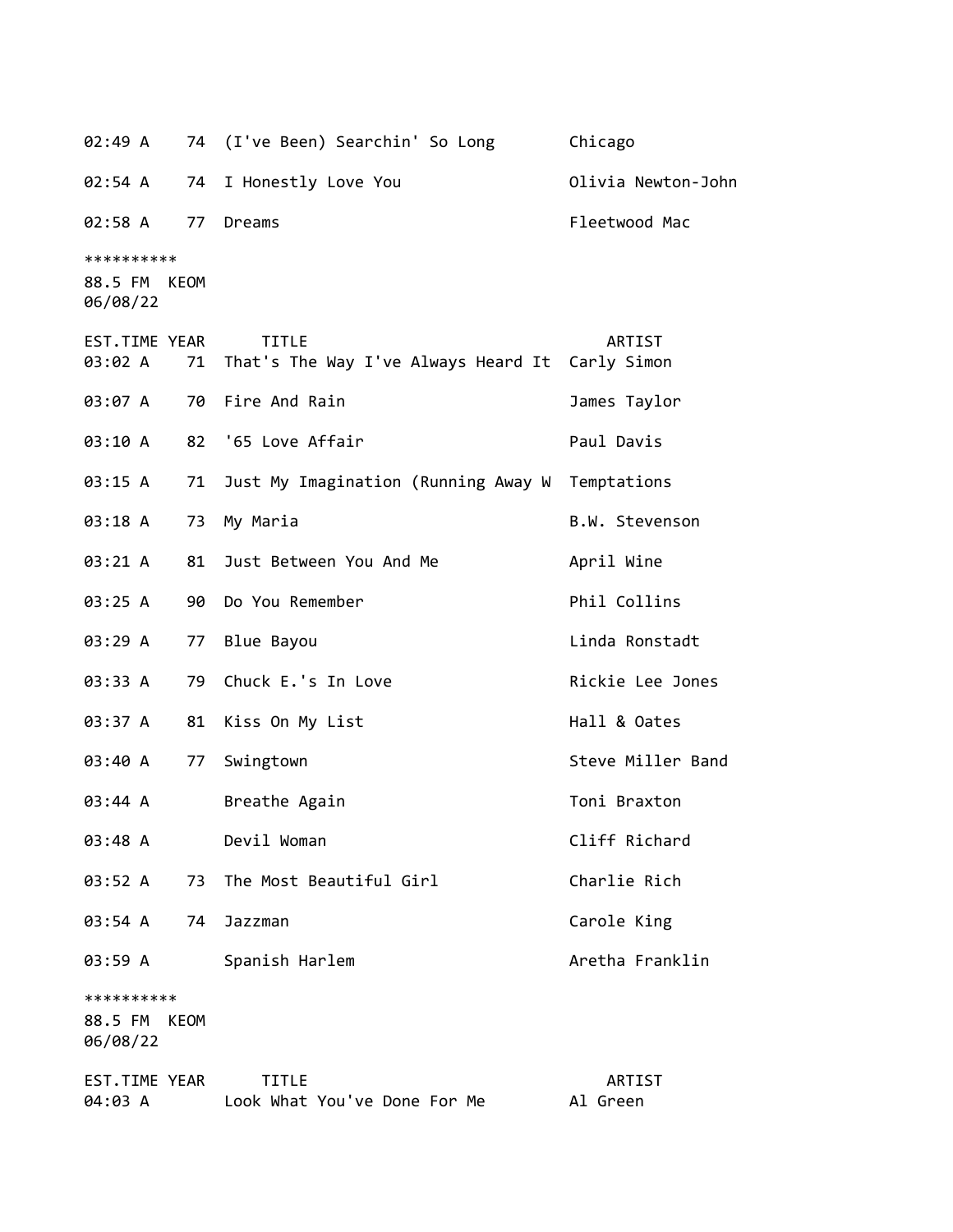| 04:06 A                                |    | 72 (If Loving You Is Wrong) I Don't Wa Luther Ingram |                                    |
|----------------------------------------|----|------------------------------------------------------|------------------------------------|
| 04:09 A                                |    | 81 Who's Crying Now                                  | Journey                            |
| 04:15 A                                |    | 75 Fly, Robin Fly                                    | Silver Convention                  |
| 04:18 A                                | 73 | I Got A Name                                         | Jim Croce                          |
| 04:21 A                                |    | Who Do You Give Your Love To                         | Michael Morales                    |
| 04:25 A                                |    | 90 I'll Be Your Shelter                              | Taylor Dayne                       |
| 04:29 A                                |    | 72 Too Late To Turn Back Now                         | Cornelius Brothers & Sister Rose   |
| 04:32 A                                |    | 73 Never, Never Gonna Give You Up                    | Barry White                        |
| 04:36 A                                |    | 85 Never Surrender                                   | Corey Hart                         |
| 04:41 A                                |    | Don't Let Me Be Misunderstood                        | Santa Esmeralda                    |
| 04:46 A                                |    | Wonder                                               | Natalie Merchant                   |
| 04:50 A                                |    | 70 Black Magic Woman                                 | Santana                            |
| 04:54 A                                |    | 74 Mandy                                             | Barry Manilow                      |
| 04:58 A                                |    | 78 Stayin' Alive                                     | Bee Gees                           |
| **********<br>88.5 FM KEOM<br>06/08/22 |    |                                                      |                                    |
| EST.TIME YEAR<br>05:03 A               | 75 | TITLE<br>Evil Woman                                  | ARTIST<br>Electric Light Orchestra |
| 05:06 A                                | 75 | I'm Sorry                                            | John Denver                        |
| 05:09 A                                | 80 | On The Road Again                                    | Willie Nelson                      |
| 05:12 A                                | 80 | More Love                                            | Kim Carnes                         |
| 05:17 A                                | 94 | Never Forget You                                     | Mariah Carey                       |
| 05:20 A                                |    | Space Race                                           | Billy Preston                      |
| 05:23 A                                | 82 | Ebony & Ivory                                        | Paul McCartney & Stevie Wonder     |
| 05:27 A                                | 84 | Neutron Dance                                        | Pointer Sisters                    |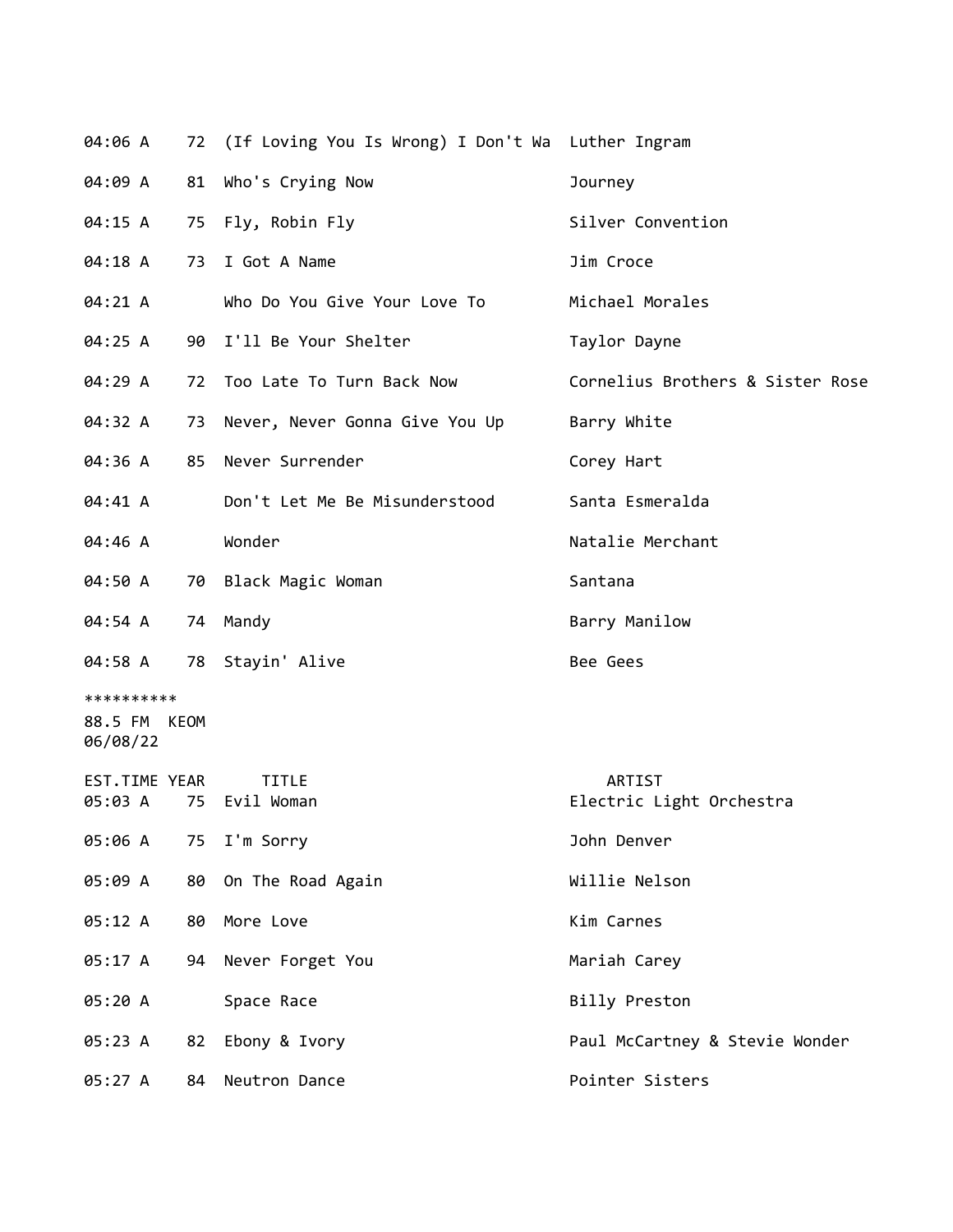| 05:31 A                                |    | 78 You Don't Bring Me Flowers                     | Barbra Streisand & Neil Diamond |
|----------------------------------------|----|---------------------------------------------------|---------------------------------|
| 05:34 A                                | 98 | This Kiss                                         | Faith Hill                      |
| 05:37 A                                | 81 | Theme From "The Greatest American H Joey Scarbury |                                 |
| 05:40 A                                |    | 76 Heaven Must Be Missing An Angel                | Tavares                         |
| 05:45 A                                |    | Something About The Way You Look To Elton John    |                                 |
| 05:48 A                                | 75 | They Just Can't Stop It The (Games                | Spinners                        |
| 05:52 A                                | 71 | Without You                                       | Nilsson                         |
| 05:55 A                                |    | Living In The Past                                | Jethro Tull                     |
| 05:59 A                                |    | 79 Rock With You                                  | Michael Jackson                 |
| **********<br>88.5 FM KEOM<br>06/08/22 |    |                                                   |                                 |
| EST.TIME YEAR<br>06:03 A               | 79 | <b>TITLE</b><br>Heaven Knows                      | ARTIST<br>Donna Summer          |
| 06:07 A                                |    | Jackie Blue                                       | Ozark Mountain Daredevils       |
| 06:10 A                                |    | 89 You're Not Alone                               | Chicago                         |
| 06:16 A                                |    | 73 Love Train                                     | O'Jays                          |
| 06:19 A                                |    | 77 Go Your Own Way                                | Fleetwood Mac                   |
| 06:23 A                                | 93 | Please Forgive Me                                 | Bryan Adams                     |
| 06:28 A                                |    | 71 Ain't No Sunshine                              | Bill Withers                    |
| 06:31 A                                | 73 | Midnight Train To Georgia                         | Gladys Knight & The Pips        |
| 06:35 A                                | 79 | You Decorated My Life                             | Kenny Rogers                    |
| 06:39 A                                |    | Out Of The Blue                                   | Debbie Gibson                   |
| 06:46 A                                | 90 | Don't Wanna Fall In Love                          | Jane Child                      |
| 06:50 A                                | 75 | How Sweet It Is To Be Loved By You                | James Taylor                    |
| 06:54 A                                |    | Electric Youth                                    | Debbie Gibson                   |

\*\*\*\*\*\*\*\*\*\*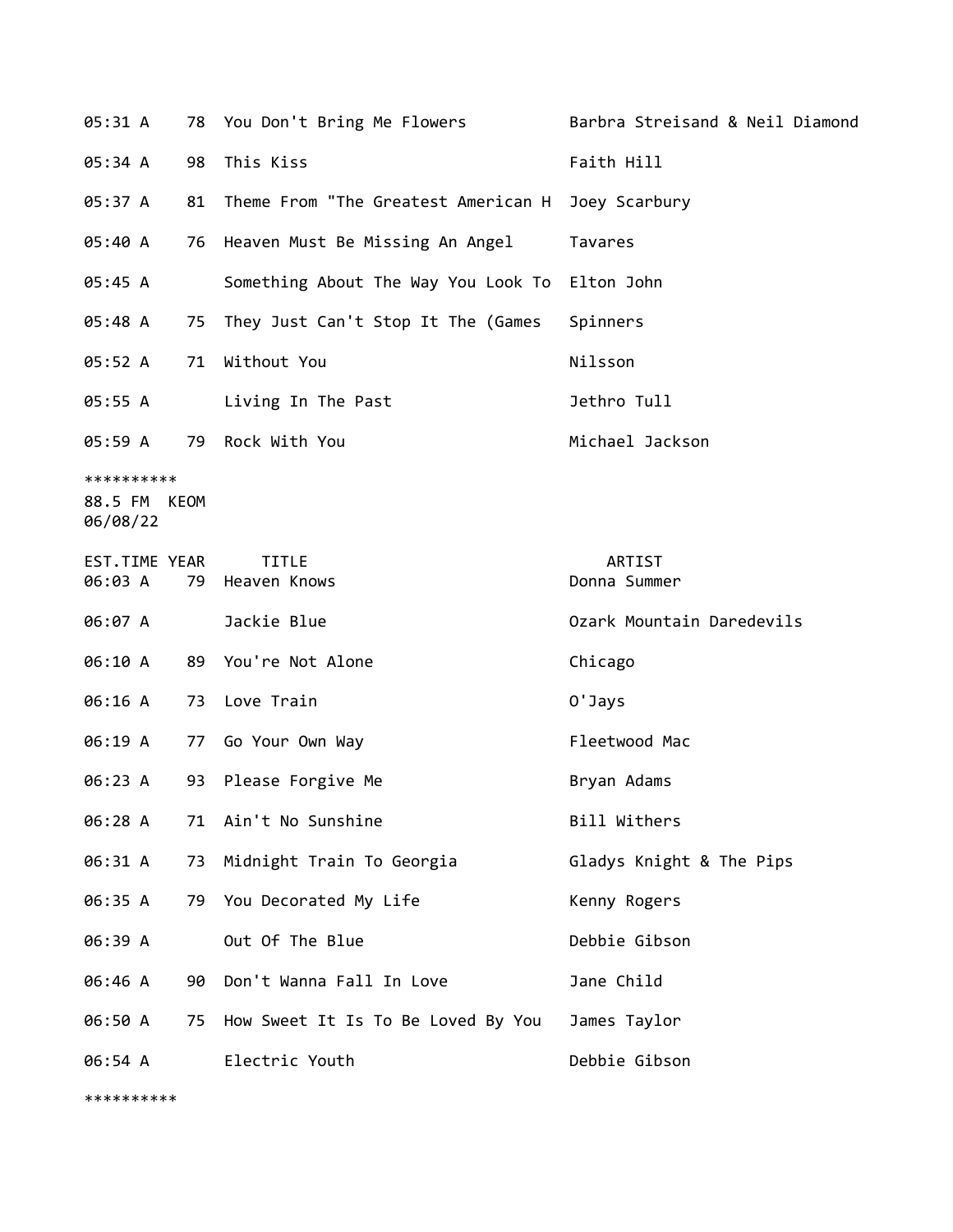88.5 FM KEOM 06/08/22

| EST.TIME YEAR<br>07:01 A               |    | <b>TITLE</b><br>79 Heartache Tonight | ARTIST<br>Eagles          |
|----------------------------------------|----|--------------------------------------|---------------------------|
| 07:05 A                                | 78 | Hold The Line                        | Toto                      |
| 07:10 A                                |    | 86 Shake You Down                    | Gregory Abbott            |
| 07:18 A                                | 76 | Play That Funky Music                | Wild Cherry               |
| 07:21 A                                |    | Losing My Religion                   | R.E.M.                    |
| 07:26A                                 | 75 | Paloma Blanca                        | George Baker Selection    |
| 07:32 A                                | 76 | Rock 'N Me                           | Steve Miller Band         |
| 07:35 A                                | 75 | This Will Be                         | Natalie Cole              |
| 07:38 A                                | 80 | The Tide Is High                     | Blondie                   |
| 07:44 A                                | 72 | Heart Of Gold                        | Neil Young                |
| 07:47 A                                | 82 | Any Day Now                          | Ronnie Milsap             |
| 07:50 A                                | 80 | Sailing                              | Christopher Cross         |
| 07:58 A                                |    | Hangin' Tough                        | New Kids On The Block     |
| **********<br>88.5 FM KEOM<br>06/08/22 |    |                                      |                           |
| EST.TIME YEAR<br>08:01 A               | 75 | <b>TITLE</b><br>It's A Miracle       | ARTIST<br>Barry Manilow   |
| 08:06 A                                | 77 | (Love Is) Thicker Than Water         | Andy Gibb                 |
| 08:10 A                                |    | 81 No Reply At All                   | Genesis                   |
| 08:17 A                                |    | True Colors                          | Cyndi Lauper              |
| 08:20 A                                | 85 | Never                                | Heart                     |
| 08:25 A                                | 74 | Sunshine On My Shoulders             | John Denver               |
| 08:32 A                                | 77 | Blinded By The Light                 | Manfred Mann's Earth Band |
| 08:35 A                                | 79 | Makin' It                            | David Naughton            |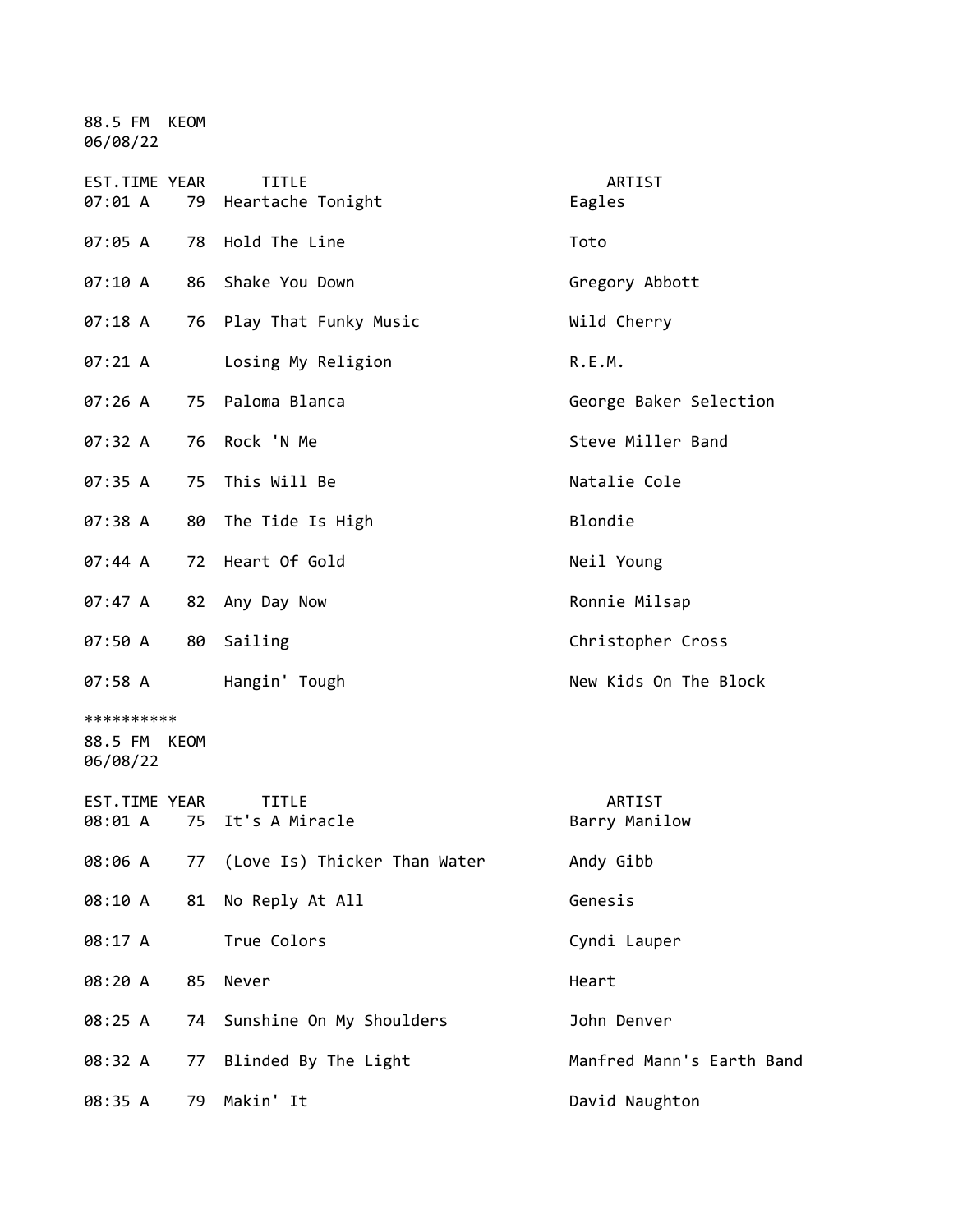| 08:40 A             |      | 89 (It's Just) The Way That You Love M Paula Abdul |              |
|---------------------|------|----------------------------------------------------|--------------|
|                     |      | 08:46 A 94 Without You                             | Mariah Carey |
| 08:49 A             |      | 74 Longfellow Serenade                             | Neil Diamond |
| 08:53 A 75 Express  |      |                                                    | B.T. Express |
| **********          |      |                                                    |              |
| 88.5 FM<br>06/08/22 | KEOM |                                                    |              |

| EST.TIME YEAR<br>09:00 A<br>74         | <b>TITLE</b><br>When Will I See You Again | ARTIST<br>Three Degrees     |
|----------------------------------------|-------------------------------------------|-----------------------------|
| 09:02 A<br>76                          | More Than A Feeling                       | Boston                      |
| 09:07 A<br>76                          | Fooled Around And Fell In Love            | Elvin Bishop                |
| 09:10 A<br>83                          | P.Y.T. (Pretty Young Thing)               | Michael Jackson             |
| 09:16 A<br>77                          | Sometimes When We Touch                   | Dan Hill                    |
| 09:19 A<br>73                          | Hello It's Me                             | Todd Rundgren               |
| 09:24 A<br>82                          | Breaking Us In Two                        | Joe Jackson                 |
| 09:30 A<br>78                          | You Needed Me                             | Anne Murray                 |
| 09:33 A<br>78                          | Magnet And Steel                          | Walter Egan                 |
| 09:38 A<br>82                          | Don't You Want Me                         | Human League                |
| 09:42 A<br>78                          | Before My Heart Finds Out                 | Gene Cotton                 |
| 09:47 A                                | Don't Let The Sun Go Down On Me           | George Michael & Elton John |
| 09:51 A<br>73                          | I've Got To Use My Imagination            | Gladys Knight & The Pips    |
| 09:54 A<br>72                          | Scorpio                                   | Dennis Coffey               |
| **********<br>88.5 FM KEOM<br>06/08/22 |                                           |                             |
| EST.TIME YEAR<br>10:00 A<br>72         | <b>TITLE</b><br>Black And White           | ARTIST<br>Three Dog Night   |
| 79<br>10:03 A                          | You Can't Change That                     | Raydio                      |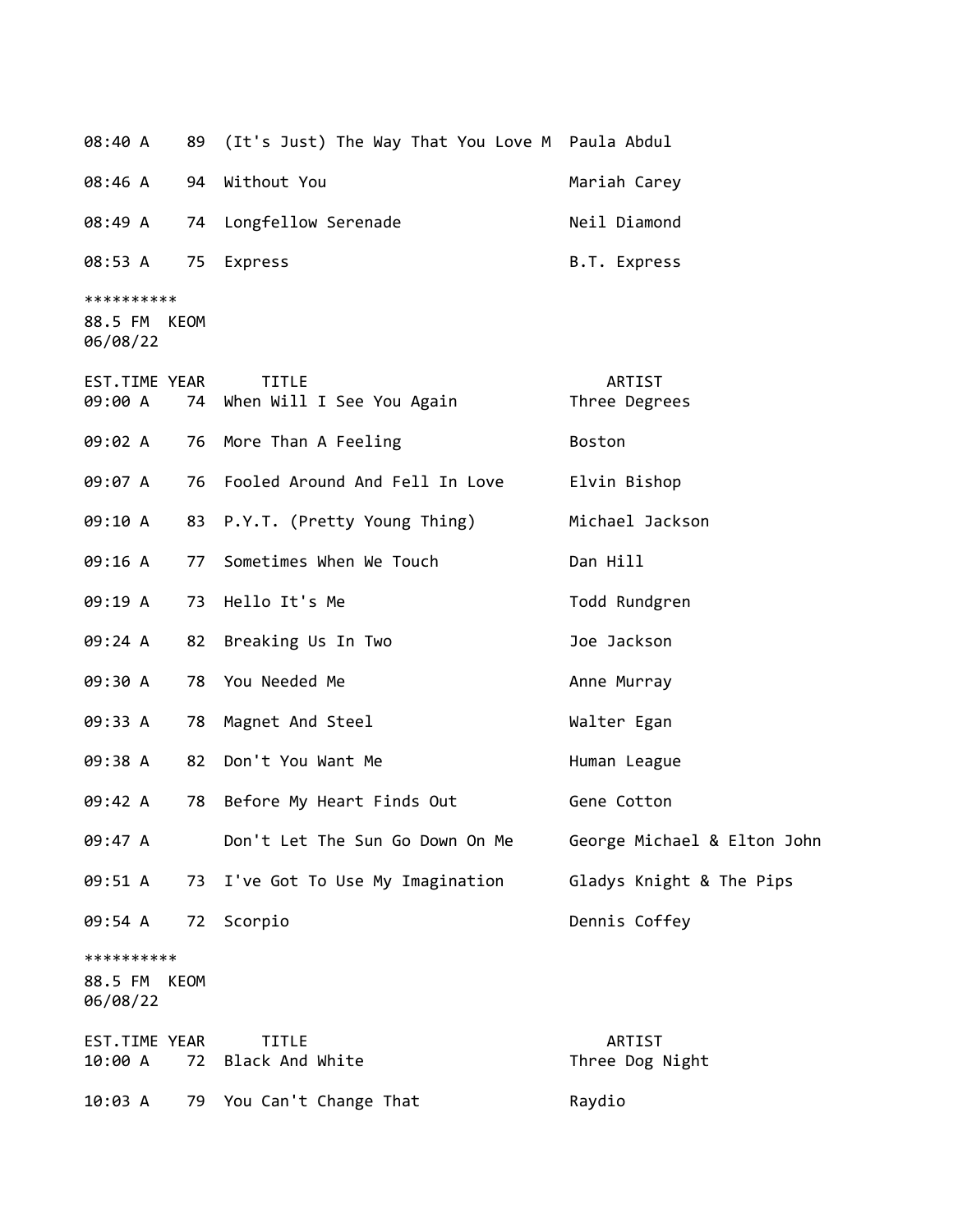| 10:06 A                                   |    | 74 Best Of My Love                                            | Eagles                   |
|-------------------------------------------|----|---------------------------------------------------------------|--------------------------|
| 10:10 A                                   | 82 | Love Will Turn You Around                                     | Kenny Rogers             |
| $10:16$ A                                 |    | Because Of You                                                | 98 Degrees               |
| 10:19A                                    | 76 | Still The One                                                 | Orleans                  |
| 10:23 A                                   | 83 | Cuts Like A Knife                                             | Bryan Adams              |
| 10:27 A                                   | 72 | Burning Love                                                  | Elvis Presley            |
| 10:31 A                                   | 74 | Show And Tell                                                 | Al Wilson                |
| 10:34 A                                   | 99 | I Want It That Way                                            | Backstreet Boys          |
| 10:38 A                                   | 85 | Saving All My Love For You                                    | Whitney Houston          |
| 10:41 A                                   |    | 74 You're Sixteen                                             | Ringo Starr              |
| 10:47 A                                   | 98 | Kiss Me                                                       | Sixpence None The Richer |
| 10:50A                                    |    | On And On                                                     | Gladys Knight & The Pips |
| $10:54$ A                                 |    | American Pie                                                  | Don McLean               |
| 10:59 A                                   |    | 76 (Shake Shake Shake) Shake Your Boot KC & The Sunshine Band |                          |
|                                           |    |                                                               |                          |
| **********<br>88.5 FM<br>KEOM<br>06/08/22 |    |                                                               |                          |
| EST.TIME YEAR<br>11:02 A                  | 71 | <b>TITLE</b><br>I Just Want To Celebrate                      | ARTIST<br>Rare Earth     |
| 11:06 A                                   |    | 78 A Little More Love                                         | Olivia Newton-John       |
| 11:09 A                                   | 83 | Stand Back                                                    | Stevie Nicks             |
| $11:16$ A                                 | 94 | I Swear                                                       | All-4-0ne                |
| 11:20A                                    | 71 | Sooner Or Later                                               | Grassroots               |
| 11:23 A                                   |    | He Can't Love You                                             | Michael Stanley Band     |
| 11:27 A                                   | 71 | Mercy Mercy Me (The Ecology)                                  | Marvin Gaye              |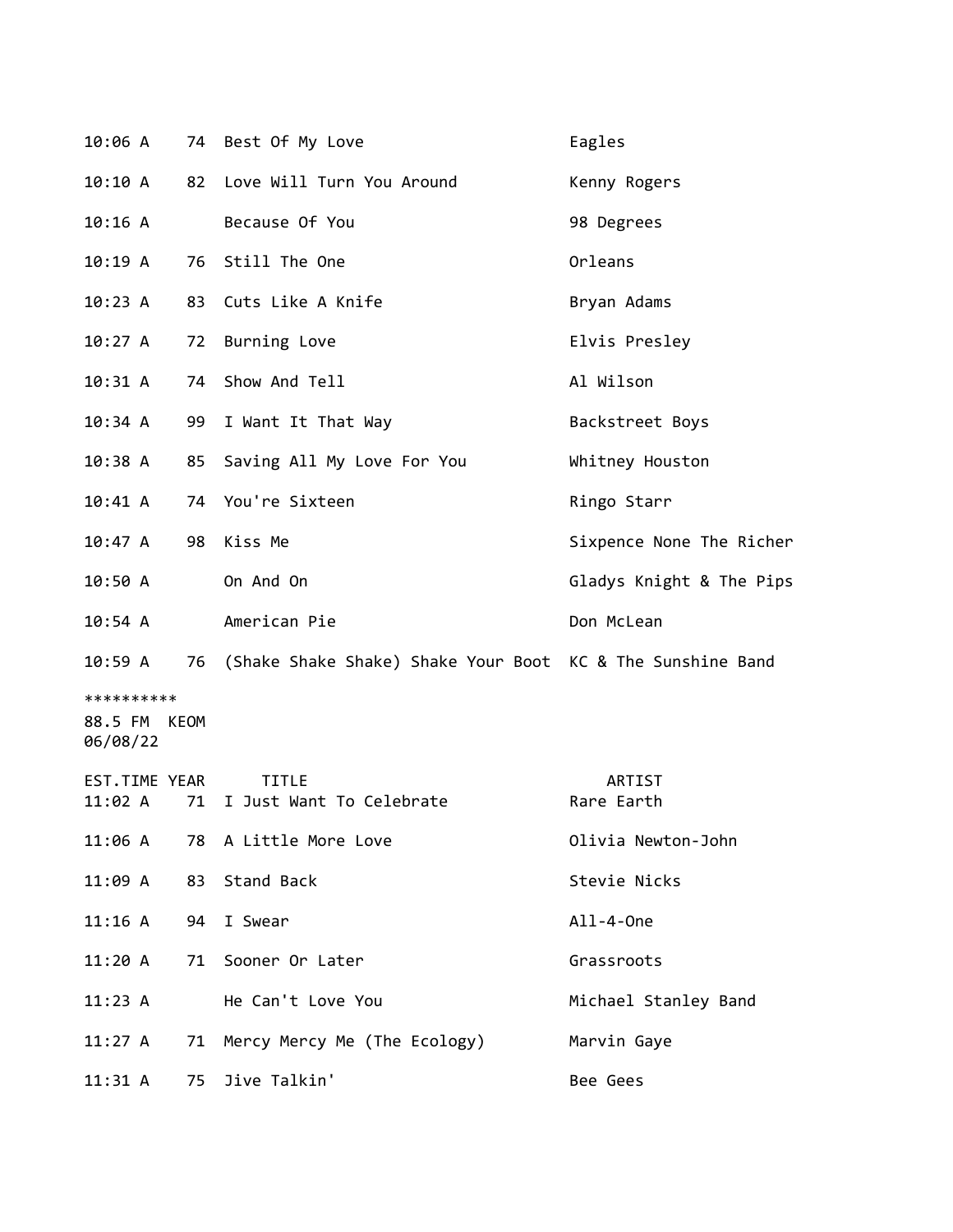| 11:35 A                                | 95 | I Know                                          | Dionne Farris                          |
|----------------------------------------|----|-------------------------------------------------|----------------------------------------|
| 11:39 A                                |    | When The Going Gets Tough, The Toug Billy Ocean |                                        |
| 11:42 A                                | 73 | Thinking Of You                                 | Loggins & Messina                      |
| 11:47 A                                | 97 | 3 AM                                            | Matchbox Twenty                        |
| 11:51 A                                | 79 | In The Navy                                     | Village People                         |
| $11:59$ A                              |    | 77 I Like Dreamin'                              | Kenny Nolan                            |
| **********<br>88.5 FM KEOM<br>06/08/22 |    |                                                 |                                        |
| EST.TIME YEAR<br>12:02 P               | 71 | <b>TITLE</b><br>Have You Ever Seen The Rain     | ARTIST<br>Creedence Clearwater Revival |
| $12:06$ P                              | 75 | When Will I Be Loved                            | Linda Ronstadt                         |
| 12:08 P                                | 80 | Never Knew Love Like This Before                | Stephanie Mills                        |
| 12:11 P                                | 79 | Let's Go                                        | Cars                                   |
| $12:18$ P                              | 76 | I'd Really Love To See You Tonight              | England Dan & John Ford Coley          |
| $12:21$ P                              | 72 | Dancing In The Moonlight                        | King Harvest                           |
| $12:24$ P                              | 81 | Take My Heart (You Can Have It If Y             | Kool & The Gang                        |
| $12:28$ P                              |    | 90 The Way You Do The Things You Do             | <b>UB40</b>                            |
| 12:32 P                                | 76 | If You Leave Me Now                             | Chicago                                |
| $12:36$ P                              | 87 | Faith                                           | George Michael                         |
| 12:40 P                                | 89 | Real Love                                       | Jody Watley                            |
| $12:46$ P                              | 92 | I'll Be There                                   | Mariah Carey                           |
| 12:50 P                                | 82 | Shadows Of The Night                            | Pat Benatar                            |
| $12:55$ P                              | 95 | Roll To Me                                      | Del Amitri                             |
| **********<br>88.5 FM KEOM<br>06/08/22 |    |                                                 |                                        |
| EST.TIME YEAR                          |    | <b>TITLE</b>                                    | ARTIST                                 |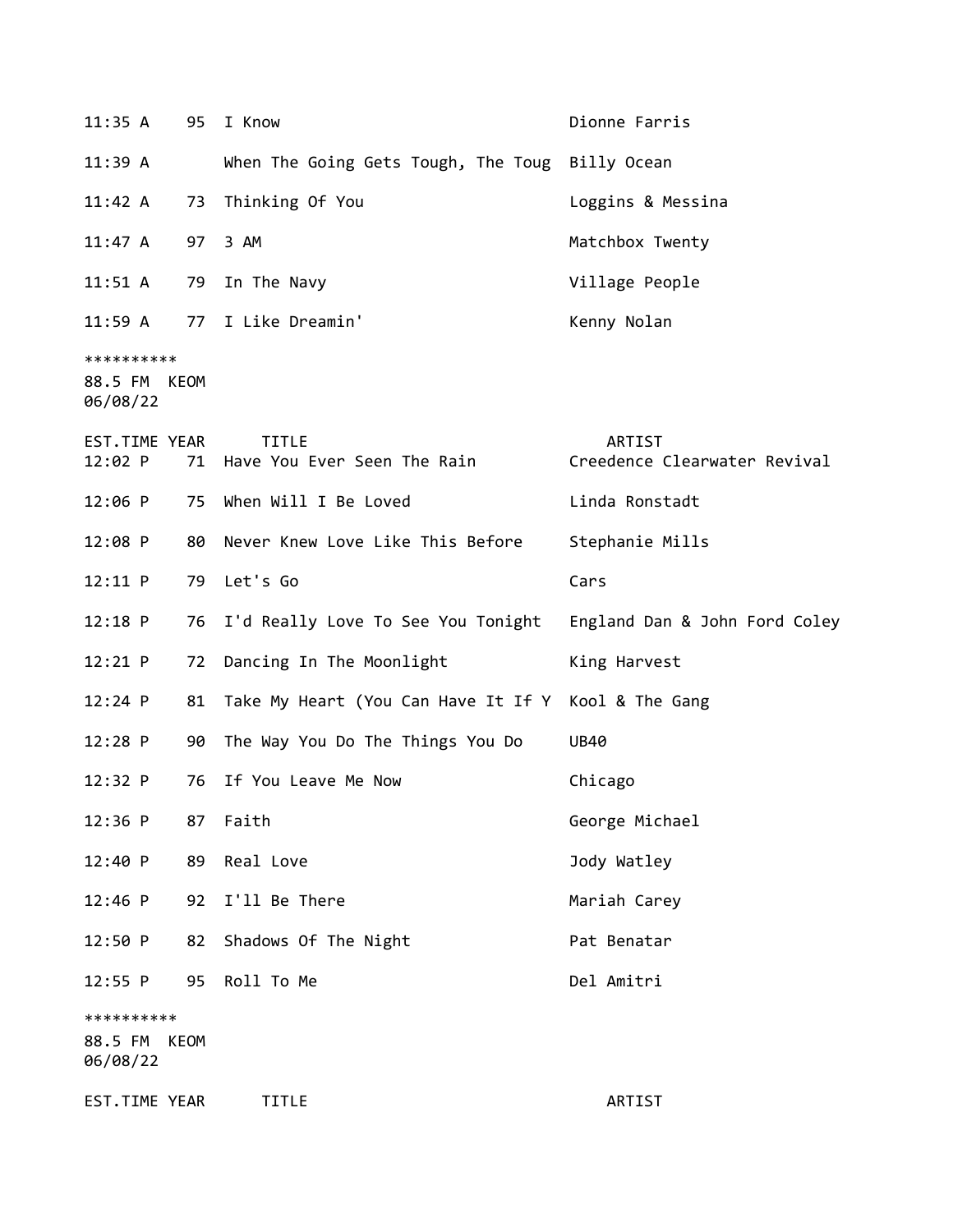| $01:01$ P                              | 78 | I Will Survive                 | Gloria Gaynor                  |
|----------------------------------------|----|--------------------------------|--------------------------------|
| 01:04 P                                | 86 | Word Up                        | Cameo                          |
| 01:08 P                                | 73 | Sing                           | Carpenters                     |
| 01:11 P                                |    | 92 Steel Bars                  | Michael Bolton                 |
| 01:18 P                                | 89 | Love Shack                     | $B-52s$                        |
| 01:22 P                                | 74 | The Show Must Go On            | Three Dog Night                |
| 01:26 P                                | 78 | Reminiscing                    | Little River Band              |
| 01:31 P                                |    | 82 Africa                      | Toto                           |
| 01:35 P                                | 80 | The Long Run                   | Eagles                         |
| 01:39 P                                | 96 | Lovefool                       | Cardigans                      |
| 01:42 P                                | 76 | If You Know What I Mean        | Neil Diamond                   |
| 01:49 P                                | 79 | <b>Babe</b>                    | Styx                           |
| $01:53$ P                              |    | Harlum Shuffle                 | Rolling Stones                 |
| $01:56$ P                              |    | 75 You Are So Beautiful        | Joe Cocker                     |
| **********<br>88.5 FM KEOM<br>06/08/22 |    |                                |                                |
| EST.TIME YEAR<br>02:00 P               | 77 | <b>TITLE</b><br>I'm In You     | ARTIST<br>Peter Frampton       |
| 02:04 P                                | 76 | Turn The Beat Around           | Vicki Sue Robinson             |
| 02:07 P                                | 78 | Take A Chance On Me            | ABBA                           |
| 02:11 P<br>Machine                     | 88 | Can't Stay Away From You       | Gloria Estefan & Miami Sound   |
| 02:22 P                                | 73 | The Way We Were                | Barbra Streisand               |
| 02:25 P                                | 72 | Where Is The Love              | Roberta Flack & Donny Hathaway |
| 02:29 P                                | 76 | I'll Be Good To You            | Brothers Johnson               |
| 02:32 P                                | 72 | You Don't Mess Around With Jim | Jim Croce                      |
| 02:35 P                                | 88 | New Sensation                  | <b>INXS</b>                    |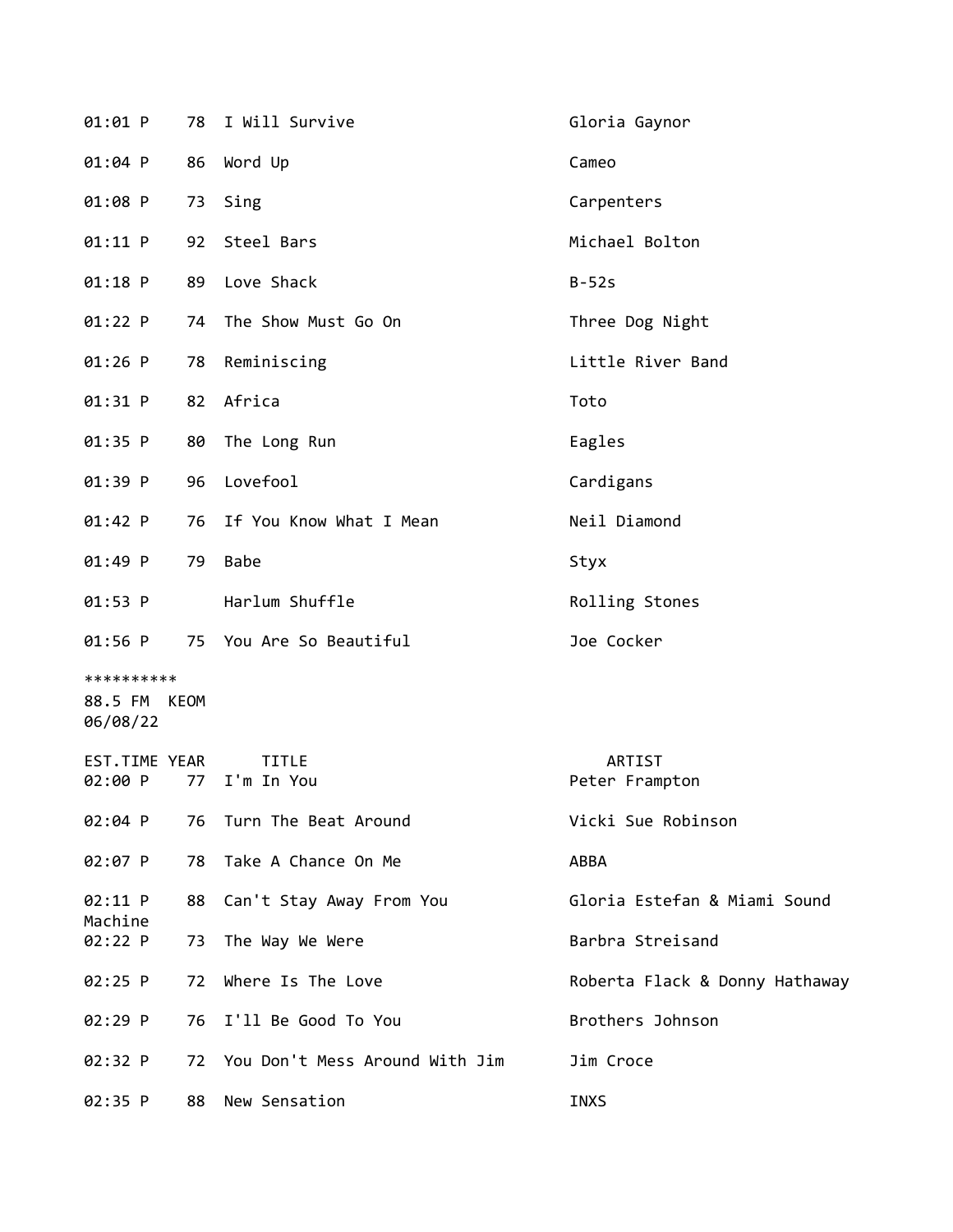| 02:38 P                                |    | 75 Over My Head                                | Fleetwood Mac                   |
|----------------------------------------|----|------------------------------------------------|---------------------------------|
| 02:43 P                                |    | 91 Fading Like A Flower (Every Time Yo Roxette |                                 |
| 02:47 P                                | 77 | So In To You                                   | Atlanta Rhythm Section          |
| 02:50 P                                |    | 77 How Deep Is Your Love?                      | Bee Gees                        |
| 02:54 P                                |    | 72 I'm Stone In Love With You                  | Stylistics                      |
| 02:58 P                                |    | 75 Get Down Tonight                            | KC & The Sunshine Band          |
| **********<br>88.5 FM KEOM<br>06/08/22 |    |                                                |                                 |
| EST.TIME YEAR<br>03:01 P               | 70 | <b>TITLE</b><br>I Hear You Knocking            | ARTIST<br>Dave Edmunds          |
| 03:05 P                                |    | 71 Mr. Big Stuff                               | Jean Knight                     |
| 03:08 P                                |    | The Curly Shuffle                              | Jump N The Saddle               |
| 03:11 P                                | 89 | Walking Away                                   | Information Society             |
| 03:17 P                                |    | 91 You're In Love                              | Wilson Phillips                 |
| 03:21 P                                | 79 | Love Is The Answer                             | England Dan & John Ford Coley   |
| 03:26 P                                |    | I Still Can't Get Over Losing You              | Ray Parker Jr.                  |
| 03:31 P                                | 78 | Hopelessly Devoted To You                      | Olivia Newton-John              |
| 03:34 P                                | 91 | That's What Love Is For                        | Amy Grant                       |
| 03:39 P                                | 88 | Shattered Dreams                               | Johnny Hates Jazz               |
| 03:42 P                                |    | Dancin' Man                                    | Q                               |
| 03:48 P                                |    | Believe                                        | Elton John                      |
| 03:53 P                                | 77 | When I Need You                                | Leo Sayer                       |
| **********<br>88.5 FM KEOM<br>06/08/22 |    |                                                |                                 |
| EST.TIME YEAR<br>04:01 P               |    | <b>TITLE</b><br>Cover Girl                     | ARTIST<br>New Kids On The Block |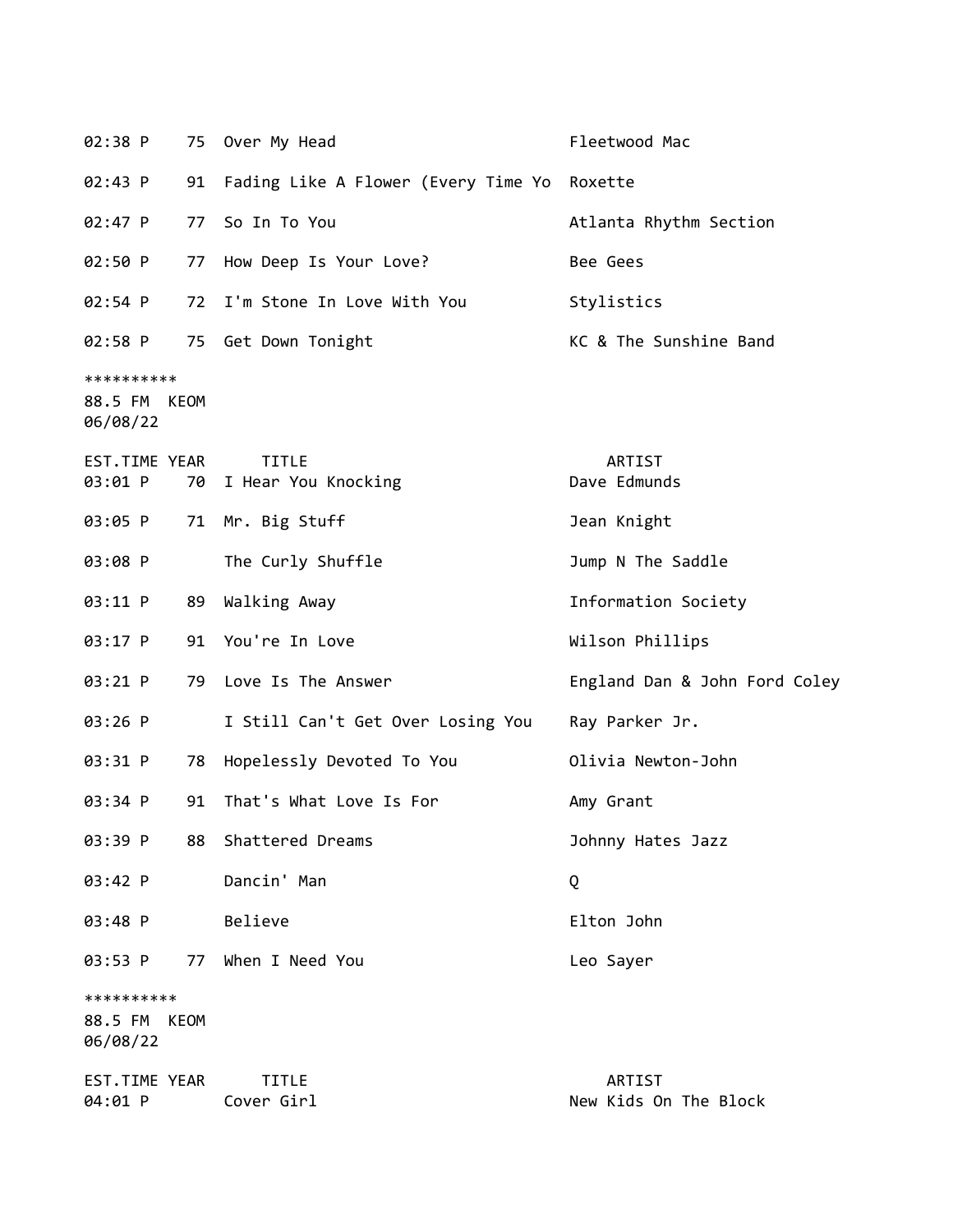| 04:04 P                  |    | 71 All I Ever Need Is You                              | Sonny & Cher                  |
|--------------------------|----|--------------------------------------------------------|-------------------------------|
| 04:07 P                  |    | 71 You've Got A Friend                                 | James Taylor                  |
| 04:12 P                  | 80 | Misunderstanding                                       | Genesis                       |
| 04:17 P                  |    | 83 All Night Long (All Night)                          | Lionel Richie                 |
| 04:21 P                  | 87 | La Bamba                                               | Los Lobos                     |
| 04:24 P                  |    | Sister Golden Hair                                     | America                       |
| $04:27$ P                |    | 79 Old Time Rock & Roll                                | Bob Seger & The Silver Bullet |
| Band<br>04:32 P          | 77 | Looks Like We Made It                                  | Barry Manilow                 |
| 04:35 P                  |    | 73 Feelin' Stronger Every Day                          | Chicago                       |
| 04:40 P                  |    | 88 The Way You Make Me Feel                            | Michael Jackson               |
| 04:47 P                  |    | 95 Fantasy                                             | Mariah Carey                  |
| 04:51 P                  | 86 | Kiss                                                   | Prince                        |
| 04:59 P                  |    | 74 Until You Come Back To Me (That's W Aretha Franklin |                               |
| **********               |    |                                                        |                               |
| 88.5 FM KEOM<br>06/08/22 |    |                                                        |                               |
| EST.TIME YEAR            |    | <b>TITLE</b>                                           | ARTIST                        |
| 05:02 P                  |    | 75 Walking In Rhythm                                   | Blackbyrds                    |
| 05:06 P                  | 72 | Clair                                                  | Gilbert O'Sullivan            |
| 05:09 P                  | 80 | Too Hot                                                | Kool & The Gang               |
| 05:17 P                  | 75 | My Eyes Adored You                                     | Frankie Valli                 |
| 05:20 P                  | 70 | Hitchin' A Ride                                        | Vanity Fare                   |
| 05:24 P                  | 87 | Got My Mind Set On You                                 | George Harrison               |
| 05:29 P                  |    | 74 Cat's In The Cradle                                 | Harry Chapin                  |
| 05:33 P                  | 77 | My Heart Belongs To Me                                 | Barbra Streisand              |
| 05:37 P                  | 88 | Don't Worry, Be Happy                                  | Bobby McFarrin                |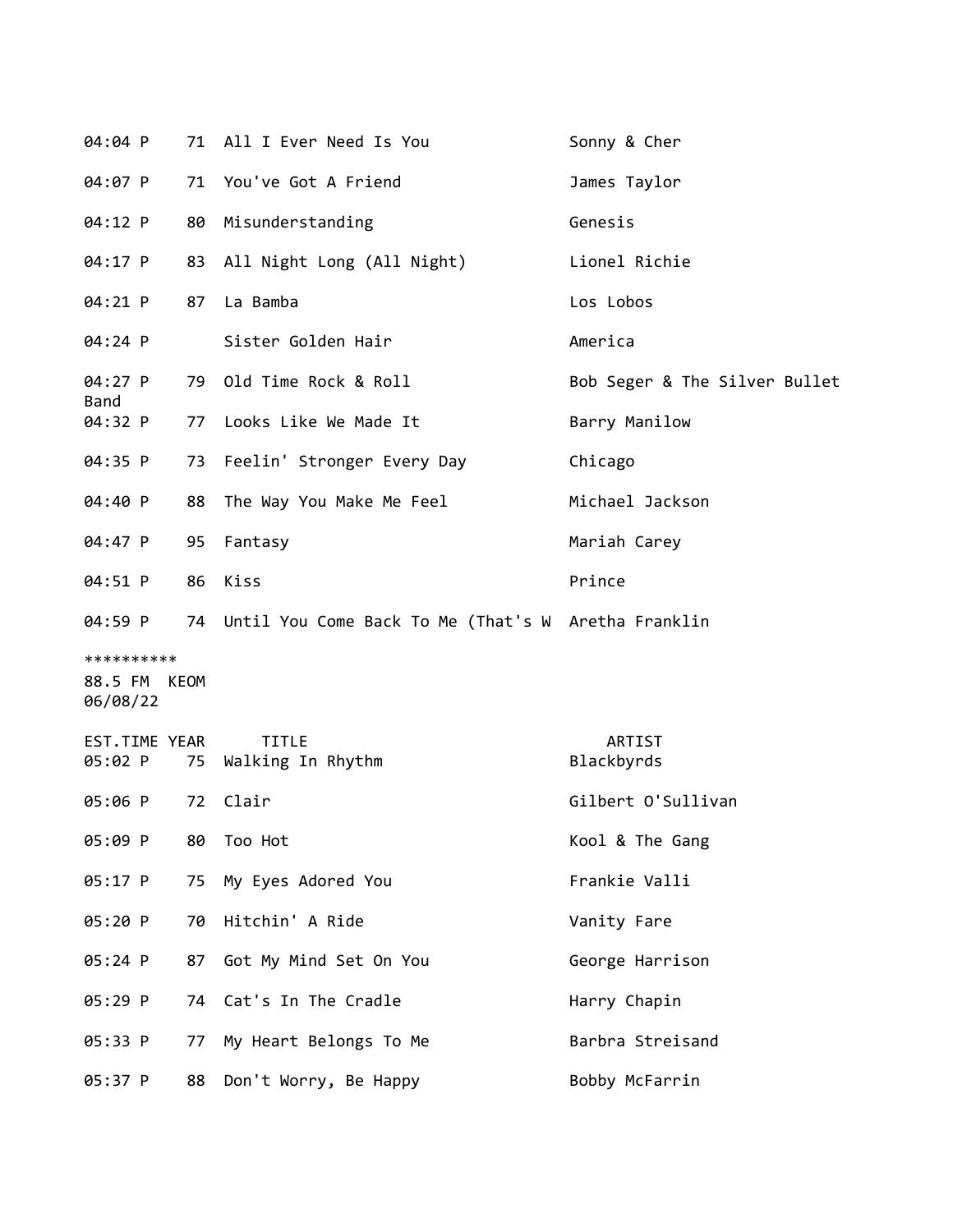05:41 P 74 Doctor's Orders Carol Douglas 05:47 P All Around The World Lisa Stansfield 05:51 P Dancing In The Street Mick Jagger & David Bowie \*\*\*\*\*\*\*\*\*\* 88.5 FM KEOM 06/08/22 EST.TIME YEAR TITLE ARTIST 06:00 P 74 Best Thing That Ever Happened To Me Gladys Knight & The Pips 06:04 P 82 I Keep Forgettin' (Every Time You'r Michael McDonald 06:08 P 79 Too Much Heaven Bee Gees 06:18 P What Have I Done To Deserve This Pet Shop Boys & Dusty Springfield 06:22 P 78 I Was Made For Dancin' Leif Garrett 06:26 P 77 Dazz Brick 06:31 P Every Rose Has It's Thorn Poison 06:36 P 97 Together Again Janet Jackson 06:40 P 79 Driver's Seat Sniff & The Tears 06:47 P 77 (Your Love Has Lifted Me) Higher An Rita Coolidge 06:50 P 98 Believe Cher \*\*\*\*\*\*\*\*\*\* 88.5 FM KEOM 06/08/22 EST.TIME YEAR TITLE ARTIST 07:00 P 72 I Can See Clearly Now Johnny Nash 07:02 P I Don't Wanna Go On With You Like T Elton John 07:06 P 74 Then Came You **Spinners & Dionne Warwick** 07:10 P Sometimes **Britney Spears** 07:16 P 88 How Can I Fall Breathe 07:20 P Do You Know What I Mean Lee Michaels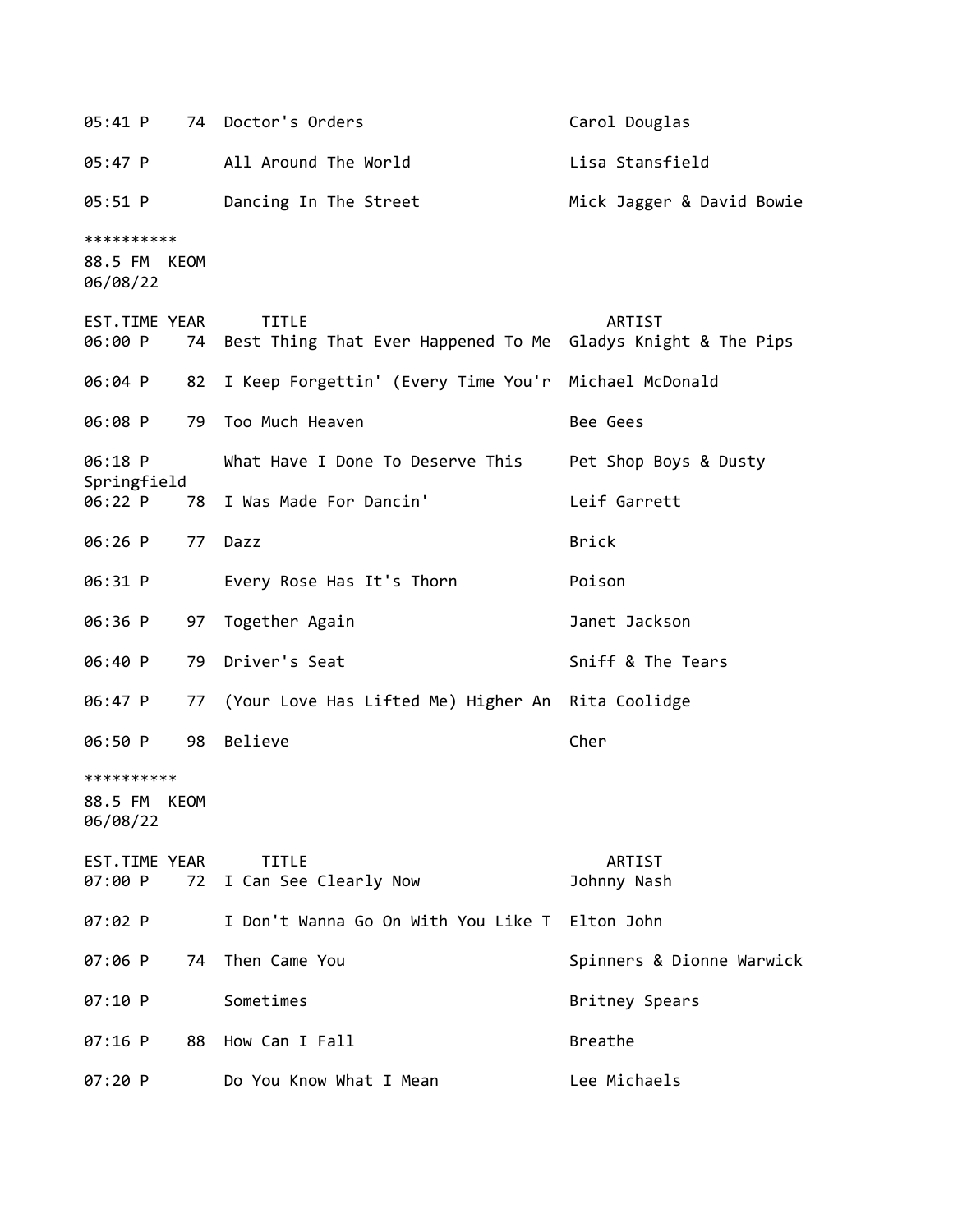| 07:23 P                                | 71 | It's Too Late                                      | Carole King            |
|----------------------------------------|----|----------------------------------------------------|------------------------|
| 07:27 P                                | 82 | Forget Me Nots                                     | Patrice Rushen         |
| 07:32 P                                | 84 | Carribbean Queen (No More Love On T Billy Ocean    |                        |
| 07:35 P                                | 70 | The Wonder Of You                                  | Elvis Presley          |
| 07:38 P                                |    | You Were Meant For Me                              | Jewel                  |
| 07:41 P                                |    | 79 Up On The Roof                                  | James Taylor           |
| 07:48 P                                |    | 78 Can't Smile Without You                         | Barry Manilow          |
| 07:51 P                                |    | 80 Him                                             | Rupert Holmes          |
| 07:55 P                                | 70 | Make Me Smile                                      | Chicago                |
| 07:59 P                                | 71 | Joy To The World                                   | Three Dog Night        |
| **********<br>88.5 FM KEOM<br>06/08/22 |    |                                                    |                        |
| EST.TIME YEAR<br>08:02 P               |    | <b>TITLE</b><br>70 Gypsy Woman                     | ARTIST<br>Brian Hyland |
| 08:04 P                                |    | 79 We Are Family                                   | Sister Sledge          |
| 08:08 P                                |    | 82 Let It Whip                                     | Dazz Band              |
| 08:12 P                                | 79 | Spooky                                             | Atlanta Rhythm Section |
| 08:18 P                                | 79 | Reunited                                           | Peaches & Herb         |
| 08:22 P                                |    | 71 I'd Like To Teach The World To Sing New Seekers |                        |
| 08:24 P                                |    | My Kind Of Lady                                    | Supertramp             |
| 08:29 P                                | 71 | Smiling Faces Sometimes                            | Undisputed Truth       |
| 08:32 P                                |    | 73 My Music                                        | Loggins & Messina      |
| 08:35 P                                | 88 | I'll Always Love You                               | Taylor Dayne           |
| 08:39 P                                | 79 | Better Love Next Time                              | Dr. Hook               |
| 08:44 P                                | 94 | On Bended Knee                                     | Boyz II Men            |
| 08:48 P                                |    |                                                    | Natalie Cole           |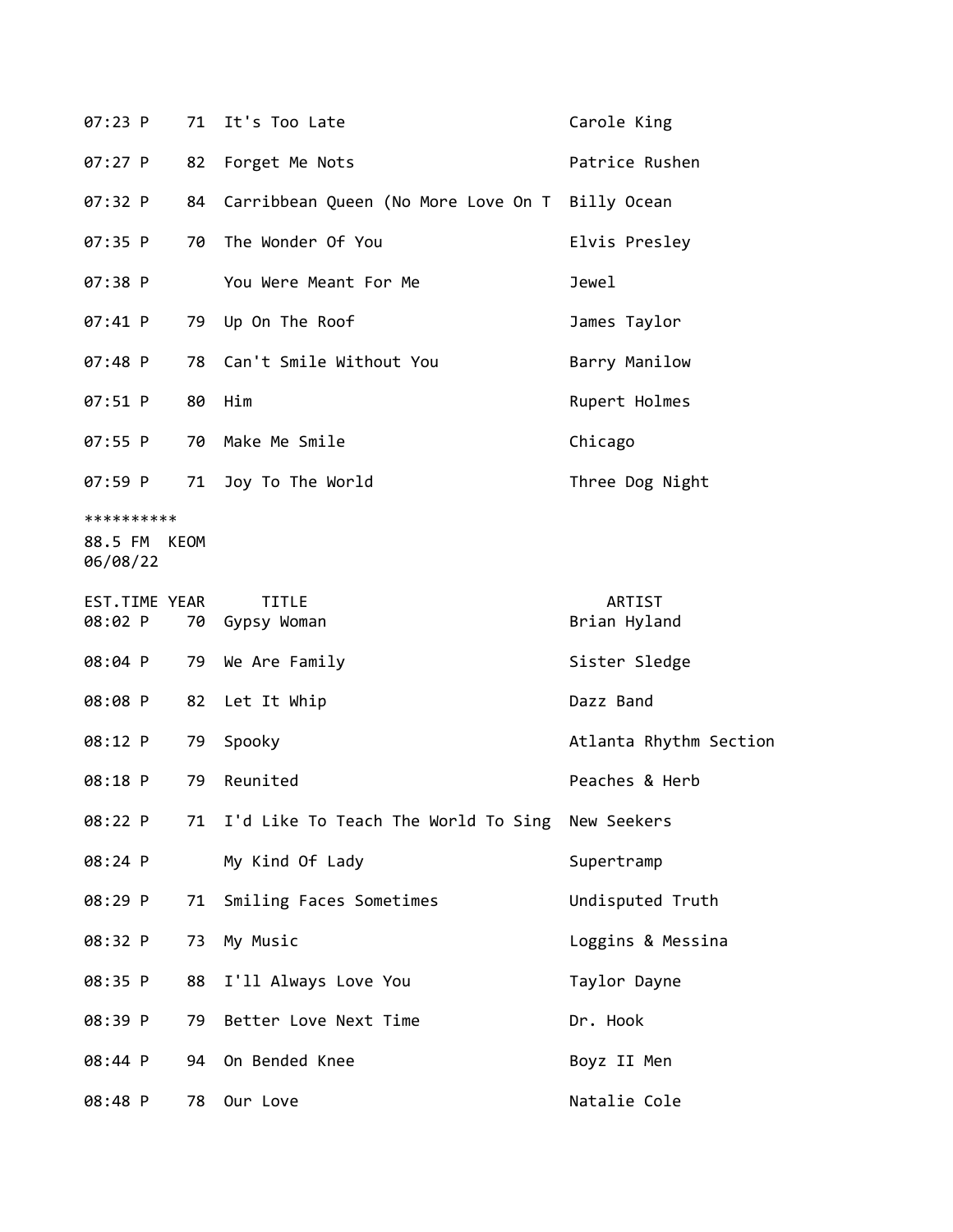| 08:52 P                                   | 70 Signed, Sealed, Delivered I'm Yours Stevie Wonder |                          |
|-------------------------------------------|------------------------------------------------------|--------------------------|
| 08:54 P                                   | Say You Love Me<br>76                                | Fleetwood Mac            |
| 08:59 P                                   | That's The Way (I Like It)<br>75                     | KC & The Sunshine Band   |
| **********<br>88.5 FM<br>KEOM<br>06/08/22 |                                                      |                          |
| EST.TIME YEAR<br>09:02 P                  | <b>TITLE</b><br>75<br>Heat Wave                      | ARTIST<br>Linda Ronstadt |
| 09:05 P                                   | 74 Kung Fu Fighting                                  | Carl Douglas             |
| 09:08 P                                   | Ain't Even Done With Tonight<br>81                   | John Cougar Mellencamp   |
| 09:12 P                                   | Solitare<br>83                                       | Laura Branigan           |
| 09:18 P                                   | More Than Words<br>91                                | Extreme                  |
| 09:21 P                                   | If I Were Your Woman<br>70                           | Gladys Knight & The Pips |
| 09:25 P                                   | More Stars (ABBA Medley)<br>81                       | Stars On 45              |
| 09:31 P<br>78                             | Night Fever                                          | Bee Gees                 |
| 09:34 P                                   | Real World<br>98                                     | Matchbox Twenty          |
| 09:38 P                                   | All I Need<br>84                                     | Jack Wagner              |
| 09:41 P                                   | Suavecito                                            | Malo                     |
| 09:46 P                                   | Say You'll Be There                                  | Spice Girls              |
| 09:49 P                                   | 70 Tighter, Tighter                                  | Alive & Kicking          |
| 09:52 P                                   | What's Goin' On                                      | Marvin Gaye              |
| 09:56 P                                   | Respect Yourself                                     | Staple Singers           |
| **********<br>88.5 FM<br>KEOM<br>06/08/22 |                                                      |                          |
| EST.TIME YEAR<br>10:00 P                  | <b>TITLE</b><br>75<br>Rhinestone Cowboy              | ARTIST<br>Glen Campbell  |
| 10:03 P                                   | Ladies Night<br>79                                   | Kool & The Gang          |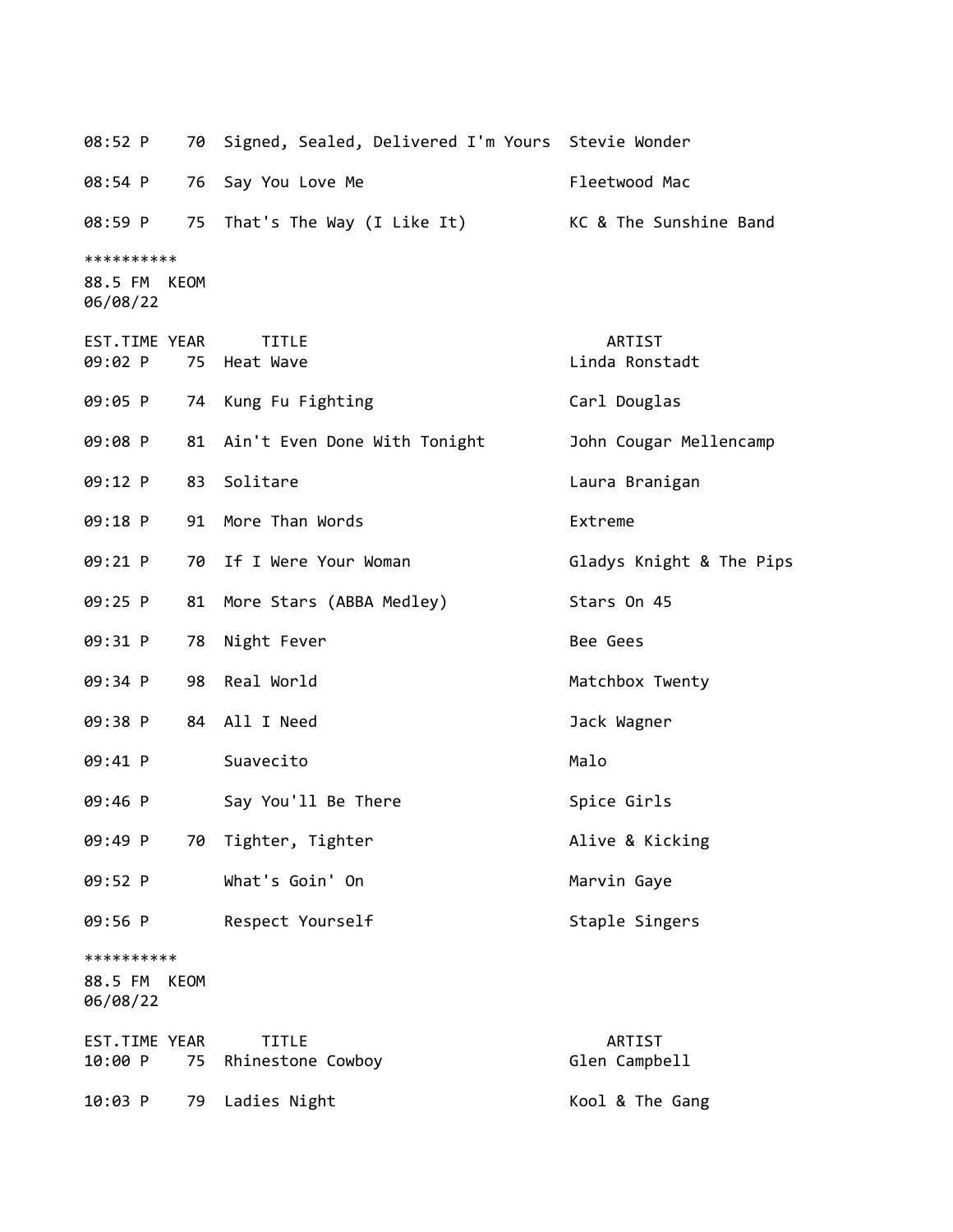| 10:07 P                  |    | 74 Laughter In The Rain               | Neil Sedaka                   |
|--------------------------|----|---------------------------------------|-------------------------------|
| 10:09 P                  | 82 | Steppin' Out                          | Joe Jackson                   |
| 10:20 P                  |    | 72 Use Me                             | Bill Withers                  |
| 10:23 P                  | 75 | Dance With Me                         | Orleans                       |
| $10:27$ P                |    | 80 Refugee                            | Tom Petty & The Heartbreakers |
| 10:31 P                  |    | 72 Hurting Each Other                 | Carpenters                    |
| $10:34$ P                |    | 76 Welcome Back                       | John Sebastian                |
| $10:37$ P                |    | Dancing On The Ceiling                | Lionel Richie                 |
| $10:41$ P                |    | 72 Peaceful Easy Feeling              | Eagles                        |
| 10:47 P                  |    | 93 The River Of Dreams                | Billy Joel                    |
| $10:51$ P                |    | 74 Lookin' For A Love                 | Bobby Womack                  |
| $10:53$ P                |    | 77 Here You Come Again                | Dolly Parton                  |
| $10:56$ P                |    | 70 Does Anybody Really Know What Time | Chicago                       |
| **********               |    |                                       |                               |
| 88.5 FM KEOM<br>06/08/22 |    |                                       |                               |
| EST.TIME YEAR<br>11:00 P |    | <b>TITLE</b><br>Roam                  | ARTIST<br>$B-52s$             |
| 11:05 P                  |    | 71 An Old Fashioned Love Song         | Three Dog Night               |
| 11:08 P                  | 75 | I Write The Songs                     | Barry Manilow                 |
| $11:12$ P                |    | Modern Girl                           | Sheena Easton                 |
| $11:18$ P                | 88 | Groovy Kind Of Love                   | Phil Collins                  |
| $11:21$ P                |    | 91 Here I Am (Come And Take Me)       | <b>UB40</b>                   |
| $11:24$ P                | 73 | Will It Go 'Round In Circles          | Billy Preston                 |
| $11:28$ P                | 75 | Philadelphia Freedom                  | Elton John                    |
| 11:33 P                  | 73 | The Love I Lost (Part 1)              | Harold Melvin & The Bluenotes |